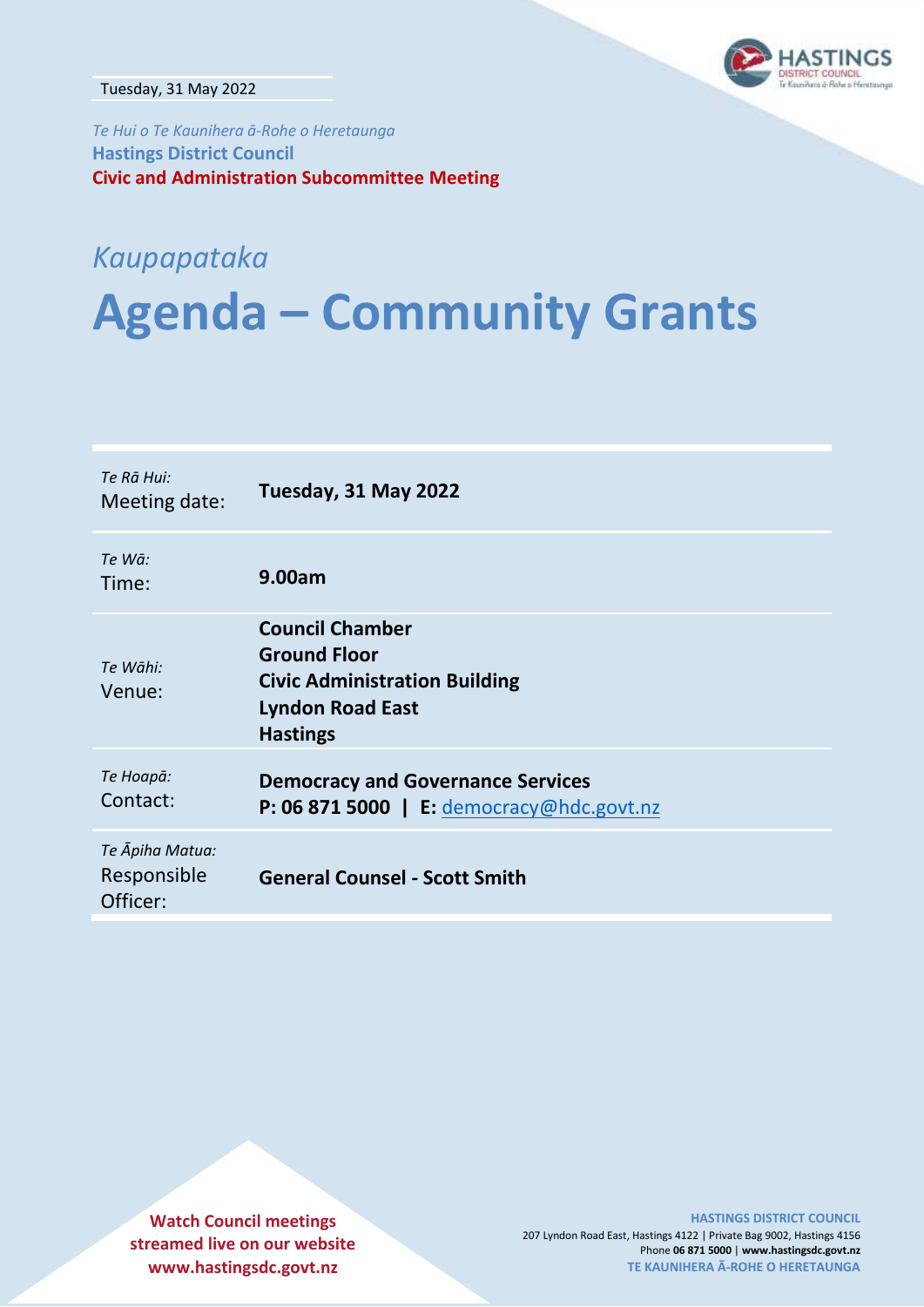# **Civic and Administration Subcommittee**

A Subcommittee of the Operations and Monitoring Committee.

#### **Fields of Activity**

The Civic and Administration Subcommittee is responsible for making delegated decisions and advising the Operations and Monitoring Committee by;

- Assisting Council in the allocation of Community Grants by;
	- Reviewing applications for Community Grants.
	- Setting appropriate performance measures to assist in the measurement of delivery of activities funded from Grants.
	- Allocation of grant funding within the budget allocation.
- Assisting Council in its general overview of procurement and tender activity by accepting tenders which exceed the Chief Executive's delegated authority to approve, for projects previously approved by Council or a Standing Committee within the delegated authority.
- Assisting Council by reviewing and considering submissions and deciding applications for temporary closure of roads.
- Recommending to Council the appointment of trustees to Te Mata Park Trust Board.
- Recommending to Council the appointment of directors to Hastings District Holdings Limited.
- Recommending to Council the appointment of List Members to the District Licencing Committee.

Assisting Council by reviewing, considering nominations and recommending recipients of Civic Awards.

#### **Membership**

- 8 Councillors.
- 1 Heretaunga Takoto Noa: Māori Standing Committee Member appointed by Council.
- The Group Manager Planning and Regulatory Services to be a member only when the Subcommittee is recommending the appointment of List Members to The Hastings District Licencing Committee.
- The Chief Executive to be a member only when the Committee is making a decision on tendering and procurement matters.
- The Group Manager: Asset Management to be a member only when the Subcommittee is making a decision on tendering and procurement matters.
- The Transportation Manager to be a member only when the Committee is making a decision on applications for temporary closure of roads.
- The Environmental Consents Manager to be a member only when the Committee is making a decision on applications for temporary closure of roads.
- The Chair of the Te Mata Park Trust Board to be a member only when the Committee is making a decision on appointments to the Te Mata Park Trust Board.
- The Group Manager: Corporate to be a member only when the Committee is making a decision on appointments to the boards of any Council Controlled Organisations.
- Chair appointed by Council.
- Deputy Chair appointed by Council.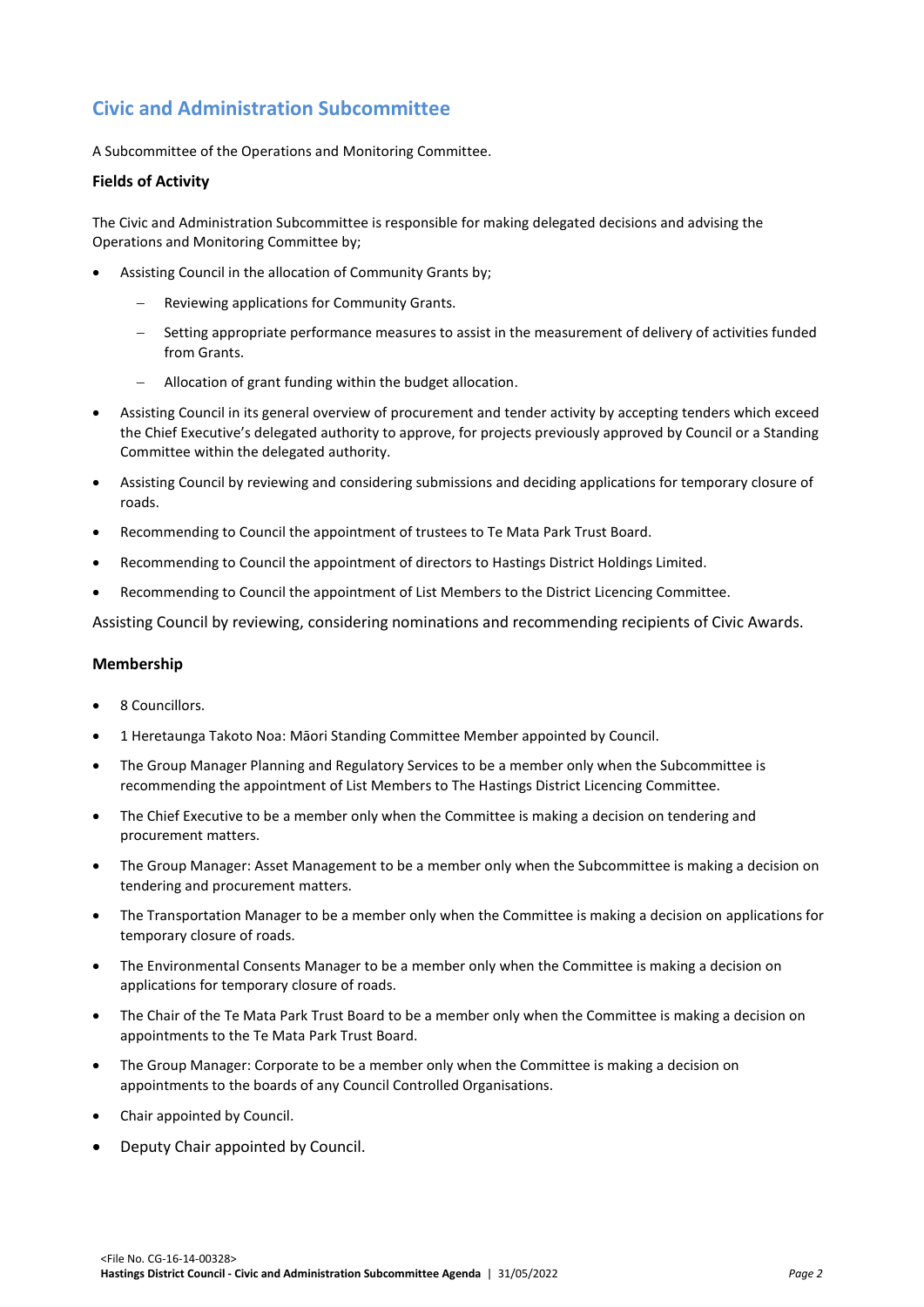#### **Delegated Powers**

- 1) Authority to exercise all Council's powers, functions and authorities (except where prohibited by law or otherwise delegated) in relation to the allocation of grant funding within the budget allocation.
- 2) Authority to accept tenders for individual projects previously approved by the Council or a Standing Committee of the Council up to a value of \$10,000,000.
- 3) Responsibility to provide oversight and direction on tendering processes in general and/or specific issues relating to a particular project.
- 4) All the Council's powers and functions in respect to temporary prohibition of traffic under Section 342(1)(b) and clause 11(e) of Schedule 10 of the Local Government Act 1974.
- 5) Recommend to Council the appointment of Trustees to Te Mata Park Trust Board in accordance with the policy on Appointment of Trustees for Te Mata Park Trust Board, and the provisions of section 57 of the Local Government Act 2002.
- 6) Recommend to Council the appointment of director positions for Hastings District Holdings Limited in accordance with the Council's Policy on Appointment and Remuneration of Directors for Council Organisations.
- 7) Recommend to Council the recipients of Civic Awards.
- 8) Recommend to Council the appointment of List Members to the Hastings District Licensing Committee in accordance with the policy on the appointment of members for the District Licensing Committee, and the provisions of Sections 192 – 194 of the Sale and Supply of Alcohol Act 2012.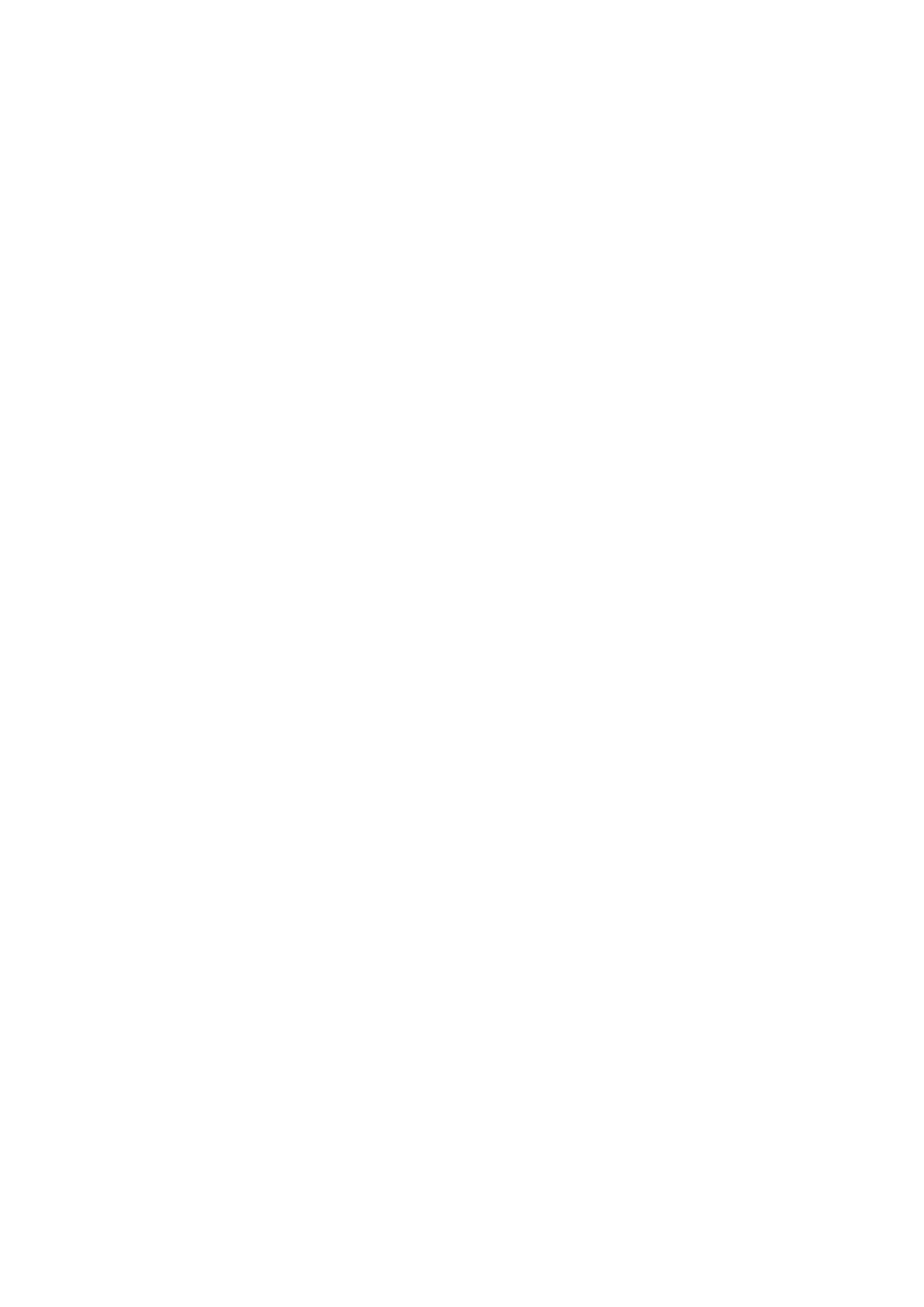

Tuesday, 31 May 2022

*Te Hui o Te Kaunihera ā-Rohe o Heretaunga* **Hastings District Council Civic and Administration Subcommittee Meeting**

# *Kaupapataka*

# **Agenda**

| Mematanga:<br>Membership:                                                           | Koromatua<br><b>Chair:</b> Councillor Malcolm Dixon                                                                                                              |
|-------------------------------------------------------------------------------------|------------------------------------------------------------------------------------------------------------------------------------------------------------------|
|                                                                                     | Ngā KaiKaunihera<br>Councillors: Damon Harvey, Eileen Lawson, Simon Nixon (Deputy Chair),<br>Henare O'Keefe, Wendy Schollum, Geraldine Travers and Kevin Watkins |
|                                                                                     | Heretaunga Takoto Noa Māori Standing Committee appointee: Tania<br>Eden                                                                                          |
|                                                                                     | Youth Council appointees: Mackenzie Varcoe and Monte Timu                                                                                                        |
|                                                                                     | Mayor Sandra Hazlehurst                                                                                                                                          |
| Tokamatua:<br>Quorum:                                                               | 3 members                                                                                                                                                        |
| Apiha Matua<br>Officer Responsible:                                                 | <b>General Counsel - Scott Smith</b>                                                                                                                             |
| Te Rōpū Manapori me te<br>Kāwanatanga<br>Democracy &<br><b>Governance Services:</b> | Christine Hilton (Extn 5633)                                                                                                                                     |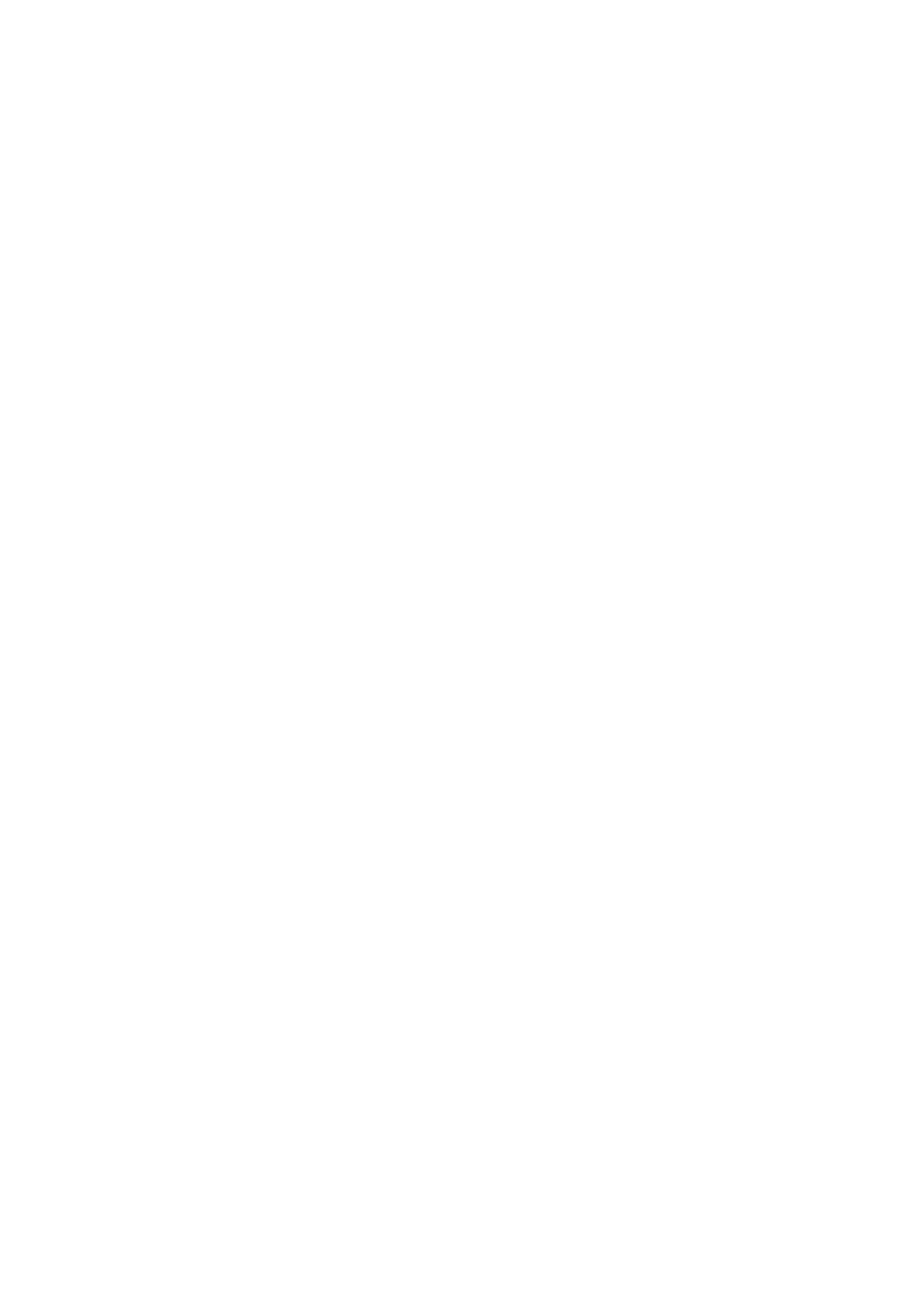# *Te Rārangi Take* **Order of Business**

# **1.0 Apologies** *– Ngā Whakapāhatanga*

At the close of the agenda no apologies had been received. At the close of the agenda no requests for leave of absence had been received.

# **2.0 Conflict of Interest** *– He Ngākau Kōnatunatu*

Members need to be vigilant to stand aside from decision-making when a conflict arises between their role as a Member of the Council and any private or other external interest they might have. This note is provided as a reminder to Members to scan the agenda and assess their own private interests and identify where they may have a pecuniary or other conflict of interest, or where there may be perceptions of conflict of interest.

If a Member feels they do have a conflict of interest, they should publicly declare that at the start of the relevant item of business and withdraw from participating in the meeting. If a Member thinks they may have a conflict of interest, they can seek advice from the General Counsel or the Manager: Democracy and Governance (preferably before the meeting).

It is noted that while Members can seek advice and discuss these matters, the final decision as to whether a conflict exists rests with the member.

# **3.0 Confirmation of Minutes** *– Te Whakamana i Ngā Miniti*

Minutes of the Civic and Administration Subcommittee Meeting held Thursday 19 May 2022.

*(Previously circulated)*

| 4.0 | <b>Change of funding entity for the Hastings Food Bank</b>                                                                                                                                                                                                                                                                                                                                                                                                                                                                                                                                                                                        |    |
|-----|---------------------------------------------------------------------------------------------------------------------------------------------------------------------------------------------------------------------------------------------------------------------------------------------------------------------------------------------------------------------------------------------------------------------------------------------------------------------------------------------------------------------------------------------------------------------------------------------------------------------------------------------------|----|
| 5.0 | <b>Single Year Community Grants 2022</b><br>Attachment 1 to this report is confidential in accordance with the Local<br>Government Official Information and Meetings Act 1987 Section 7 (2) (a) - The<br>withholding of the information is necessary to protect the privacy of natural<br>persons, including that of a deceased person, and also Section 7 (2) (b) (ii) - The<br>withholding of the information is necessary to protect information where the<br>making available of the information would be likely to unreasonably prejudice<br>the commercial position of the person who supplied or who is the subject of the<br>information. | 13 |

# **6.0 Minor Items** *– Ngā Take Iti*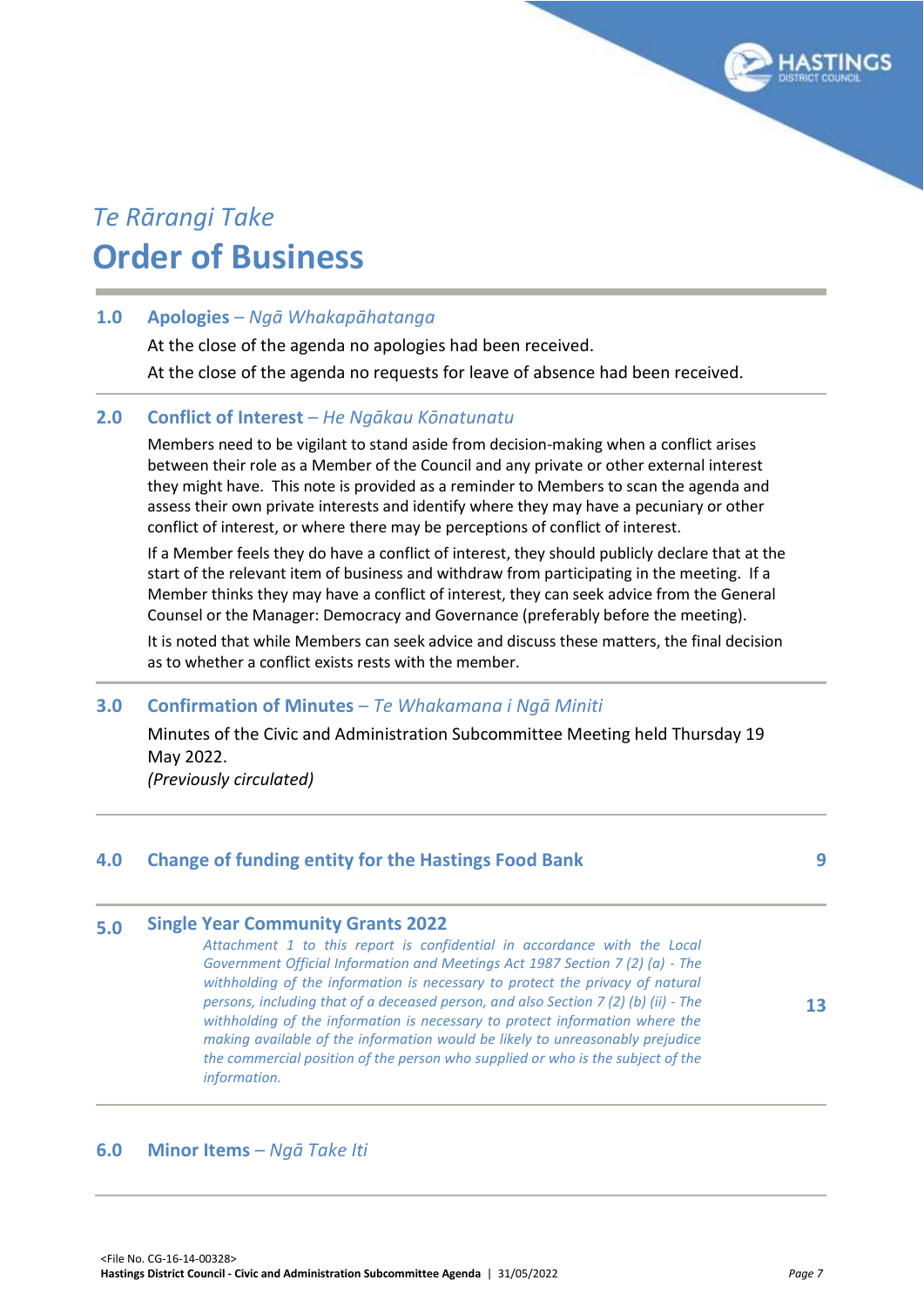

# **7.0 Urgent Items** *– Ngā Take Whakahihiri*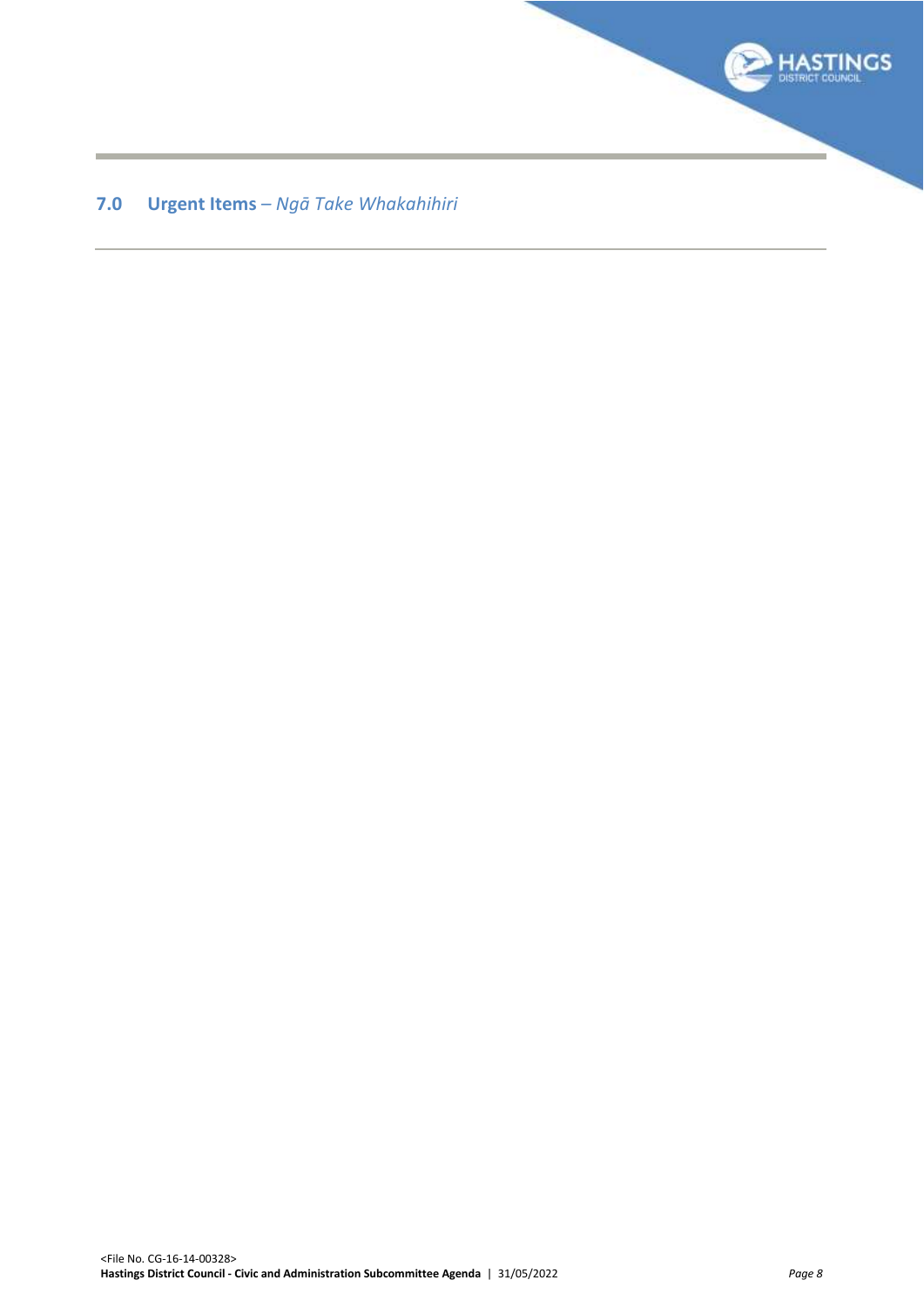<span id="page-8-0"></span>

*Te Hui o Te Kaunihera ā-Rohe o Heretaunga* **Hastings District Council: Civic and Administration Subcommittee Meeting**

# *Te Rārangi Take* **Report to Civic and Administration Subcommittee**

| Nā:<br>From:         | Kevin Carter, Community Grants and Partnerships Advisor    |
|----------------------|------------------------------------------------------------|
| Te Take:<br>Subject: | <b>Change of funding entity for the Hastings Food Bank</b> |

# **1.0 Executive Summary** *– Te Kaupapa Me Te Whakarāpopototanga*

- [1.1](//hdcfp1/data/Infocouncil/Templates/report_guidance.pdf) This report concludes by recommending that that Civic and Administration Committee agrees to transfer the current funding arrangement with The Hastings Foodbank Trust to Nourished for Nil for the provision of emergency food parcels.
- 1.2 Officers are confident that Nourished for Nil has the capability to continue to provide emergency food parcels to the community.

# **2.0 Recommendations -** *Ngā Tūtohunga*

- A) That the Civic and Administration Subcommittee receive the report titled Change of funding entity for the Hastings Food Bank dated 31 May 2022.
- B) That the Committee approve the funding for The Hastings Foodbank Trust be transferred to Nourished for Nil dated 1 July 2022.

# **3.0 Background** *– Te Horopaki*

- 3.1 At the Civic and Administration Subcommittee meeting on 25 February 2021 the Subcommittee approved a Multiyear Community Partnership Grant with The Hastings Foodbank Trust for \$20,000 per year for the next three years to cover operational costs of the provision of emergency food parcels.
- 3.2 At The Hastings Foodbank Trust Meeting in April 2022 the board resolved that starting on 1/7/2022 the provision of emergency food parcels was to be transferred to Nourished for Nil.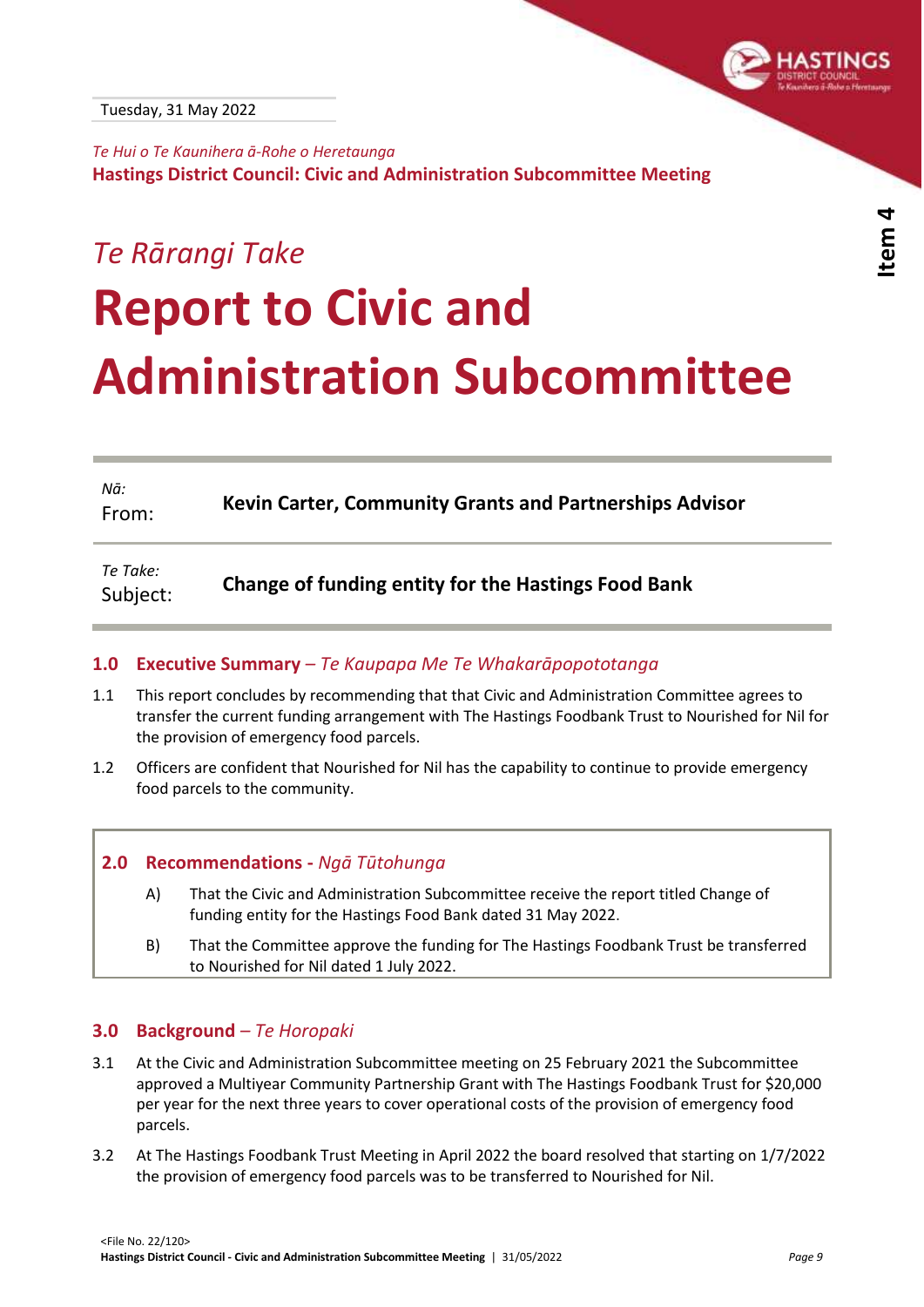- 3.3 The Hastings Foodbank Trust will support the transition to Nourished for Nil and will then wind up the trust.
- 3.4 The Hastings Foodbank Trust have requested that Council transfer the current funding agreement to Nourished for Nil from 1/7/2022.
- 3.5 Nourished for Nil has agreed to the current terms and conditions of the funding agreement including all reporting requirements.

### **4.0 Discussion** *– Te Matapakitanga*

4.1 Officers are confident that Nourished for Nil has the capability to continue to provide emergency food parcels to the community.

# **5.0 Options** *– Ngā Kōwhiringa*

Option One - Recommended Option - Te Kōwhiringa Tuatahi – Te Kōwhiringa Tūtohunga

5.1 That the committee agree to transfer the current funding contract to Nourished for Nil

Advantages

 Emergency food parcels can continue to be available to the community and can be operated with sustainable funding.

Disadvantages

Nourished for Nil has not gone through the same application process as other organisations.

Option Two – Status Quo - Te Kōwhiringa Tuarua – Te Āhuatanga o nāianei

- 5.2 That the committee does not agree to transfer the current funding contract to the new Trust. Disadvantages
	- Emergency food parcels may not be available to the community.

#### **6.0 Next steps** *– Te Anga Whakamua*

6.1 If the Committee agrees to the transfer a new funding agreement will be developed and managed in line with the Hastings District Council's Contestable Funding Framework.

#### **Attachments:**

There are no attachments for this report.

# **Summary of Considerations** *- He Whakarāpopoto Whakaarohanga*

**Fit with purpose of Local Government** *- E noho hāngai pū ai ki te Rangatōpū-ā-Rohe*

The Council is required to give effect to the purpose of local government as set out in section 10 of the Local Government Act 2002. That purpose is to enable democratic local decision-making and action by (and on behalf of) communities, and to promote the social, economic, environmental, and cultural wellbeing of communities in the present and for the future.

# [Link to the Council's Community Outcomes](//hdcfp1/data/Infocouncil/Templates/councils-community-outcomes.pdf) *– Ngā Hononga ki Ngā Putanga ā-Hapori*

This proposal promotes the Social wellbeing of communities in the present and for the future.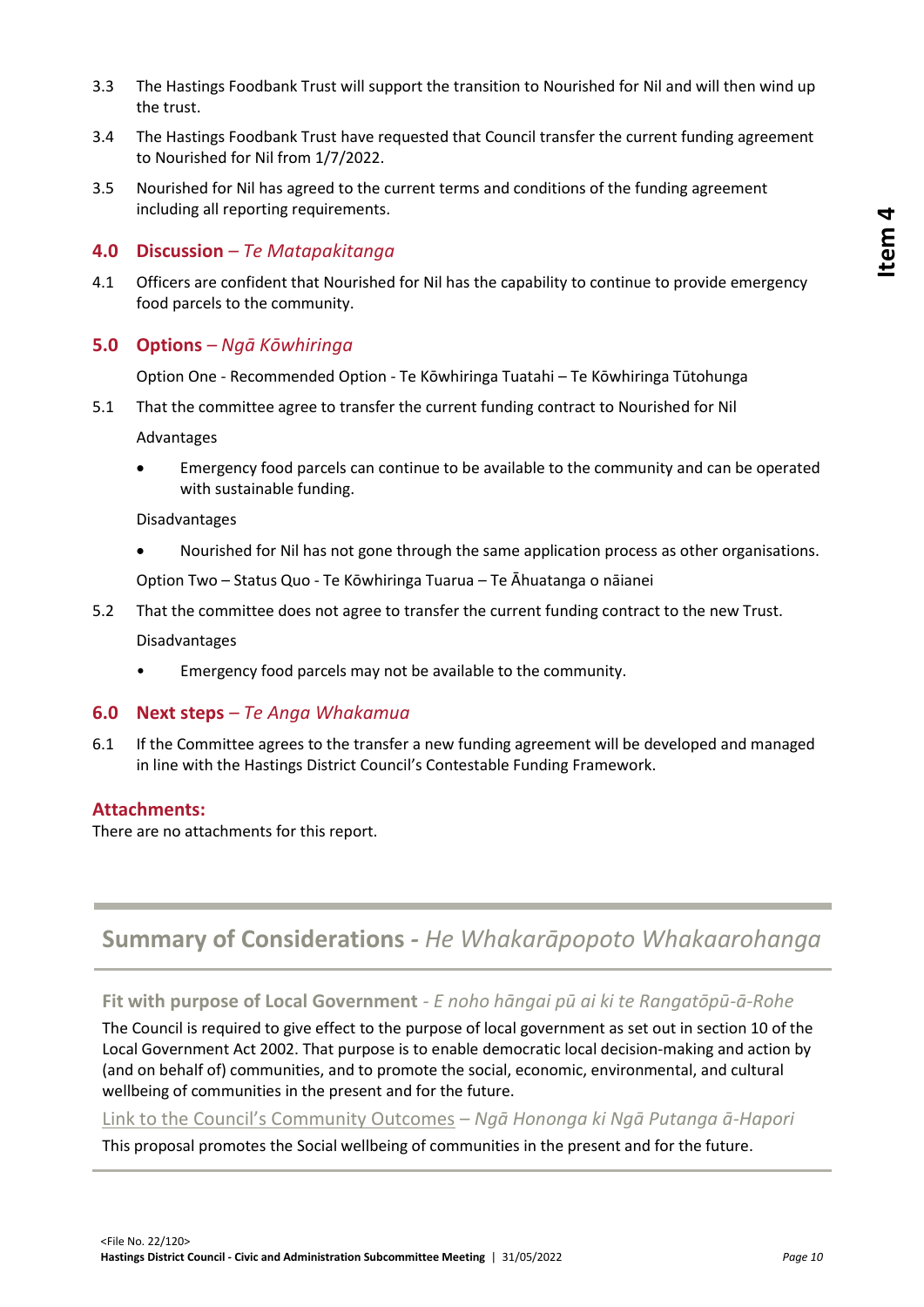# **Item 4**

# **Māori Impact Statement** *- Te Tauākī Kaupapa Māori*

This proposal will not result in any effect on the Māori Impact Statement.

# **Sustainability** *- Te Toitūtanga*

This proposal will not result in any sustainability effects.

# **Financial considerations** *- Ngā Whakaarohanga Ahumoni*

This funding is already budgeted for.

# **Significance and Engagement** *- Te Hiranga me te Tūhonotanga*

This decision/report has been assessed under the Council's Significance and Engagement Policy as being of low significance.

# **Consultation – internal and/or external** *- Whakawhiti Whakaaro-ā-roto / ā-waho*

There were no impacts in regard to this proposal.

**Risks**

There were no impacts in regard to this proposal.

# **Rural Community Board** *– Te Poari Tuawhenua-ā-Hapori*

There were no impacts in regard to this proposal.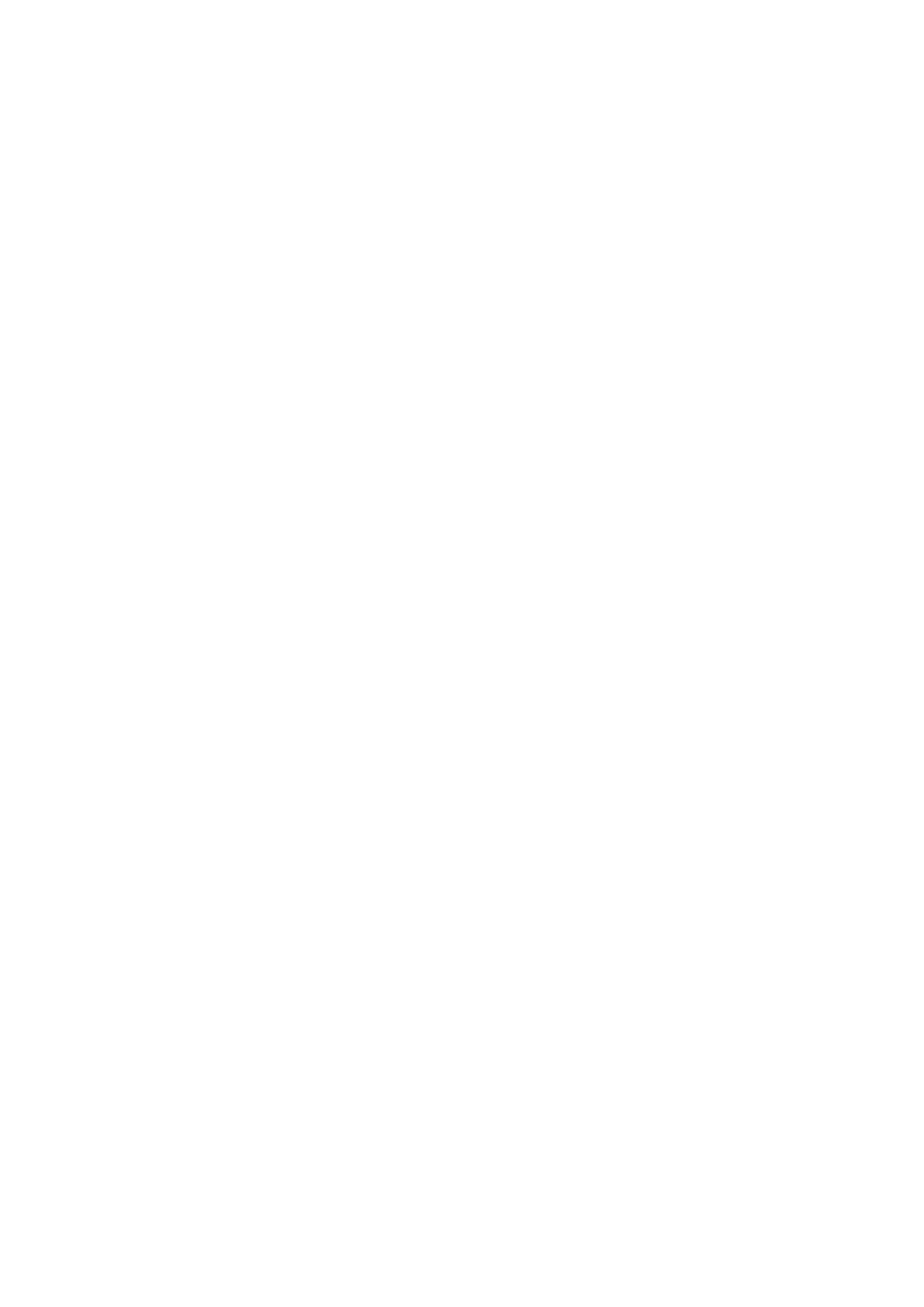<span id="page-12-0"></span>

*Te Hui o Te Kaunihera ā-Rohe o Heretaunga* **Hastings District Council: Civic and Administration Subcommittee Meeting**

# *Te Rārangi Take* **Report to Civic and Administration Subcommittee**

| Nā:<br>From:         | <b>Kevin Carter, Community Grants and Partnerships Advisor</b> |
|----------------------|----------------------------------------------------------------|
| Te Take:<br>Subject: | <b>Single Year Community Grants 2022</b>                       |

# **1.0 Executive Summary** *– Te Kaupapa Me Te Whakarāpopototanga*

- [1.1](//hdcfp1/data/Infocouncil/Templates/report_guidance.pdf) The purpose of this report is to obtain a decision from the Civic and Administration Subcommittee regarding the 2022 round of allocations of grants from the Single Year Community Grant Scheme.
- 1.2 This report concludes by recommending that the funds be allocated to those applicants assessed by the Subcommittee as having the highest merit, being of wide appeal, being accessible and delivering the needs of the community.
- 1.3 Each application has also been assessed by relevant council officers prior to the assessment meeting to assist the subcommittee in making allocations. All applications are eligible and fit within the scope of the grant.

# **2.0 Recommendations -** *Ngā Tūtohunga*

- A) That the Civic and Administration Subcommittee receive the report titled Single Year Community Grants 2022 dated 31 May 2022.
- B) That the Subcommittee review the applications to the 2022 Single Year Community Grants funding round; and
- C) That the Subcommittee allocates the 2022 budget allocation of \$245,000.00 to those applications which it considers will best assist Council to achieve its desired Community Outcomes.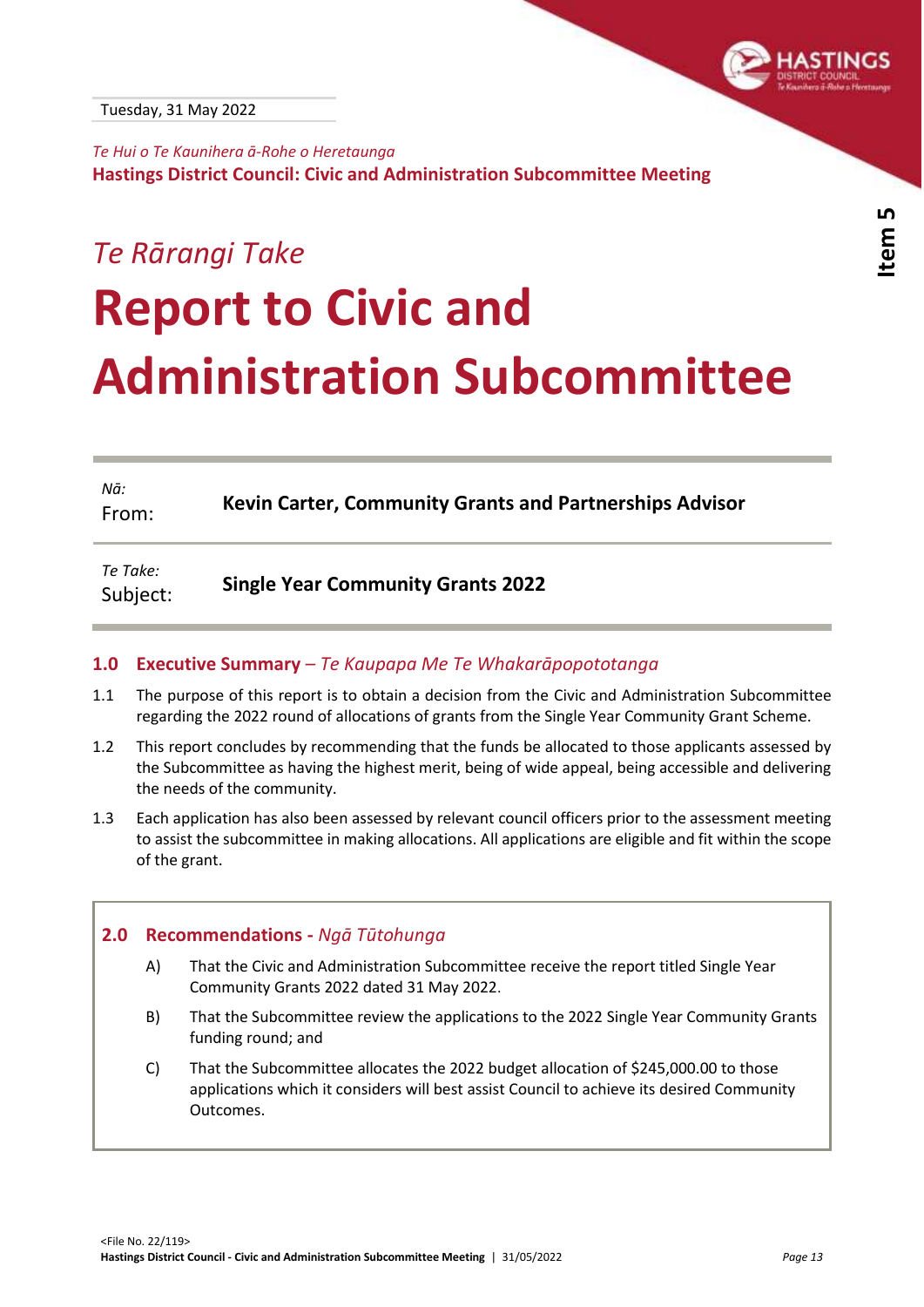# **3.0 Background** *– Te Horopaki*

- 3.1 The annual single year community grants round invites local community groups and organisations to apply to Council for an opportunity to work together to meet the current and future needs of our community.
- 3.2 Applications are invited from organisations delivering projects or services that address the following needs:
	- Uplifting our community's wellbeing by providing access to help and advice.
	- Fostering a sense of pride within our district and across our diverse communities.
	- Promoting happy, healthy and active communities.
- 3.3 Successful organisations are provided with a funding agreement and if required, assigned a Council officer (relationship manager) to work with them to achieve agreed outcomes for the grant awarded.
- 3.4 Grants are for one year only and available from 1 July 2022.
- 3.5 Applications opened on 22March and closed on 7 May.
- 3.6 There are 38 applications for this year's annual contestable funding round. This is a decrease from 2021 and 2020 where there were 57 and 48 applications received respectively. This may be due to the changes in priority areas and the availability of other grants such as the Multi Year Community Partnership Grants, community events grants and waste minimisation grants.
- 3.7 The committee members have been supplied with the applications for review, a summary of applications are set out below.
- 3.8 As with previous years, applicants had been given the opportunity to present to the committee. (This was not an option in 2020 due to Covid19 restrictions) 27 applicants will present to the committee on the morning of 31 May, at the start of the meeting.
- 3.9 The total of requests is \$424,447.35 (down from \$662,008.80 in 2020 and \$1,153,067 in 2019 respectively), and the contestable grants budget for 2022/2023 is \$245,000.00. This means that the budget allocation is oversubscribed by \$179,447.
- 3.10 The full applications are confidential and are contained in a Confidential attachment document.
- 3.11 Committee members can view the full application and attachments via their Smarty Grants Login. <https://manage.smartygrants.com.au/>
- 3.12 Recently the committee allocated 17 Multi Year Community Partnership Grants, this may have resulted in slightly lower applications being received for this meeting.

#### **4.0 Discussion** *– Te Matapakitanga*

- 4.1 The objective of the Single Year Community Grants is for the development and delivery of community services or projects.
- 4.2 A new focus and question was added to the application form to understand how the project supports the council's focus of uplifting community spirit and adding vitality across the district, especially in relation to Covid recovery.
- 4.3 Evidence of planning and budgets are required as part of the applications. Organisations are able to apply for up to \$20,000 per year.
- 4.4 To be eligible for funding, groups need to show how their project fits within one or more of the priorities below:
	- Uplifting our community's wellbeing by providing access to help and advice.
	- Fostering a sense of pride within our district and across our diverse communities.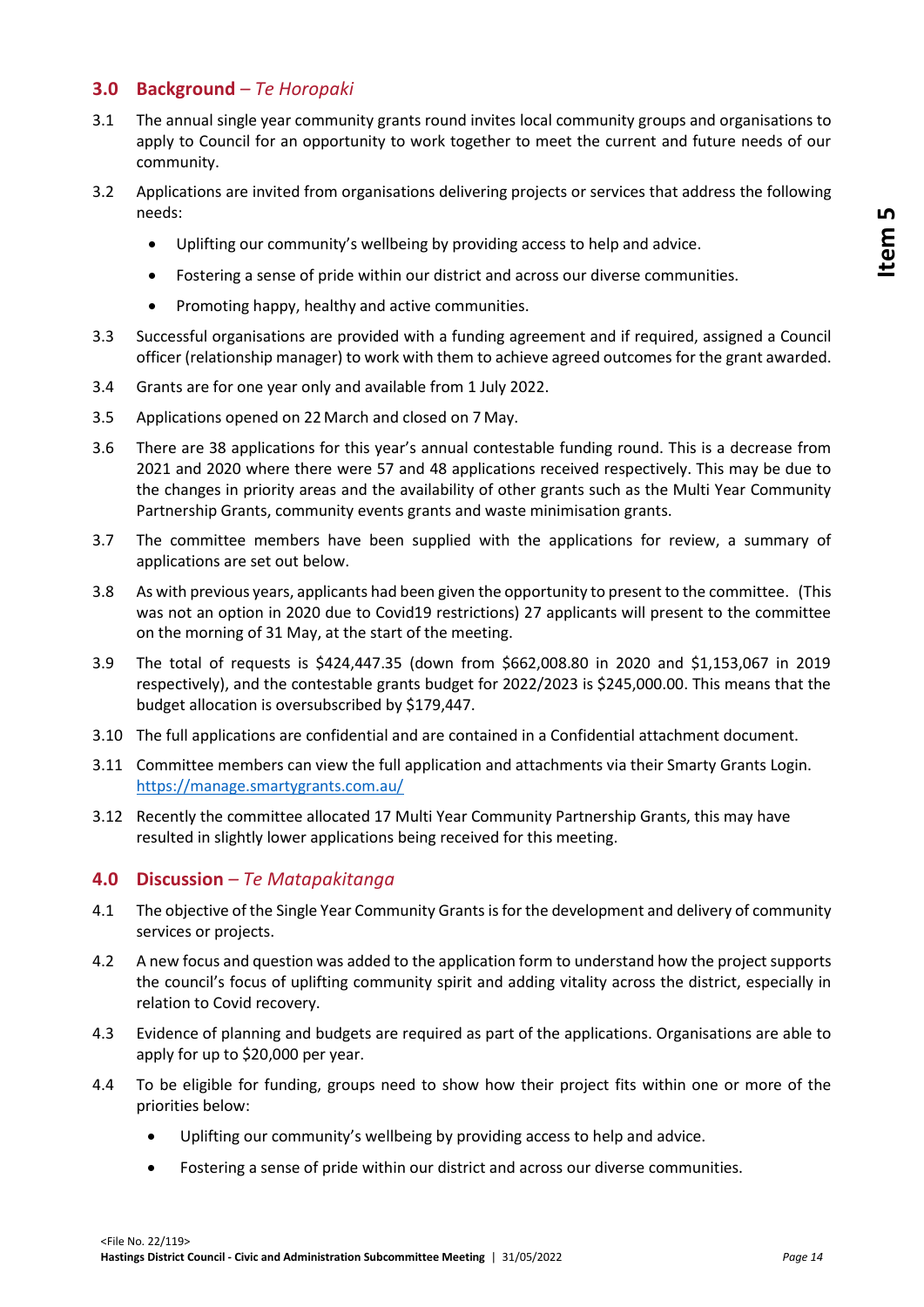- Promoting happy, healthy and active communities.
- 4.5 38 application have been received, The Subcommittee members have been supplied with the full applications via the Smarty Grants online platform, a summary of the applications are set out below**:**

| App ID               | <b>Organisation Name</b>                                              | <b>Brief Project Description</b>                                                                                                                                                                                                                                                         | Requested   |
|----------------------|-----------------------------------------------------------------------|------------------------------------------------------------------------------------------------------------------------------------------------------------------------------------------------------------------------------------------------------------------------------------------|-------------|
| <b>SYCG</b><br>00087 | Awhi Charitable Trust                                                 | Awhi Charitable Trust offers a 4 day per week programme. For rangatahi<br>who are not in mainstream education.                                                                                                                                                                           | \$20,000.00 |
| SYCG<br>00088        | English Language Partners<br>Hawke's Bay                              | We are a registered charity who provides English lessons for new migrants,<br>allowing them to have a better settlement experience through improving<br>their English language ability.                                                                                                  | \$3,506.20  |
| <b>SYCG</b><br>00089 | Birchleigh Polo School Program                                        | The youth Polo School program has a number of costs associated with the<br>running of it that each year increase due to the number of youths attending<br>and inflationary input.                                                                                                        | \$10,000.00 |
| SYCG<br>00090        | <b>CCS Disability Action</b>                                          | Funding is sought toward providing disability information and support in the<br>Hastings region where 119 children, youths and adults with disabilities and<br>their families are supported.                                                                                             | \$2,500.00  |
| <b>SYCG</b><br>00091 | Playcentre Aotearoa (Cornwall<br>Park Playcentre)                     | This project will see a new Playcentre building built on St Leonard's Park in<br>Hastings.                                                                                                                                                                                               | \$20,000.00 |
| SYCG<br>00092        | <b>Big Brothers Big Sisters</b><br>Hawke's Bay                        | Big Brothers Big Sisters of Hawke's Bay (BBBS) is a registered charity<br>matching young people with supportive adult role models. Our vision is to<br>secure the future and Ignite Youth Potential.                                                                                     | \$10,000.00 |
| <b>SYCG</b><br>00093 | Epilepsy Association of New<br>Zealand Incorporated                   | Our educators provide people in the community effected by Epilepsy in the<br>following ways: Information, Connection, Community, Transport and<br>Advocacy                                                                                                                               | \$2,000.00  |
| <b>SYCG</b><br>00094 | Lifelink/Samaritans<br>Incorporated                                   | We are applying for operational costs to keep the helpline running, to<br>thereby achieve positive wellness outcomes for the Hastings community.                                                                                                                                         | \$7,000.00  |
| SYCG<br>00095        | Ko Wai Tōu Ingoa Hauora<br>Charitable Trust                           | The Trust has four primary services, they are: Rangatahi service, Whānau<br>service, Kāhui pakeke service, Takatāpui service. The mana hapū initiative<br>will ultimately provide a wrap-around support to maintain these vital<br>services.                                             | \$11,550.00 |
| <b>SYCG</b><br>00096 | <b>Pursuit Limited</b>                                                | We want to help the 19150 potential employers be connected to job seekers<br>who have different work experiences, qualifications and backgrounds. This<br>will be completed using NOHI.                                                                                                  | \$9,000.00  |
| <b>SYCG</b><br>00097 | Bellyful Napier (branch of<br><b>Bellyful New Zealand Trust)</b>      | Bellyful is a nationwide charity that nourishes and connects communities by<br>cooking and delivering free meals to whanau with babies or young children<br>who need support.                                                                                                            | \$3,050.00  |
| <b>SYCG</b><br>00098 | Flaxmere Baptist Church<br><b>Community Trust</b>                     | We wish to continue to provide the worthy initiative of Christmas Cheer in<br>the form of a food parcel to our most vulnerable individuals and families in<br>the community who experience hardship or poverty.                                                                          | \$10,000.00 |
| SYCG<br>00099        | Aphasia New Zealand<br>(AphasiaNZ) Charitable Trust                   | This grant will help fund the operating costs of our newly established<br>Community Aphasia Advisor (CAA) services in the Hawkes Bay with special<br>emphasis on establishing services and a Korero Club in Hastings.                                                                    | \$5,000.00  |
| <b>SYCG</b><br>00101 | The StarJam Charitable Trust                                          | StarJam is a nationwide charity that provides community connections for<br>youth aged 6-25 years who are inactive or isolated by disability. We are<br>requesting funding towards the running costs for the 2 workshops (Jazzy<br>Jamming and Melody Makers) within the Hastings region. | \$4,000.00  |
| <b>SYCG</b><br>00102 | Hawke's Bay Land, Search &<br>Rescue (LandSAR)                        | Support with equipment costs for those in Hawke's Bay LandSAR. This would<br>include members issued with a rat pack (food) for future searches. This will<br>lower their personal costs.                                                                                                 | \$4,140.00  |
| SYCG<br>00103        | Enliven - a service of<br>Presbyterian Support East<br>Coast (PSEC)   | The grant will be used towards the costs associated with the delivery of Day<br>Programmes at J H Mason Village Hall                                                                                                                                                                     | \$10,000.00 |
| SYCG<br>00104        | Te Pohue and Districts<br><b>Community Charitable Trust</b>           | The Charitable purpose of this newly formed trust is to support the growth,<br>development and sustainability of the Te Pohue and Districts Community.                                                                                                                                   | \$20,000.00 |
| SYCG<br>00105        | Waimārama Surf Life Saving<br>Club Incorporated                       | This project is to maintain that training and training of our new lifeguards. It<br>is essential that we maintain our skills in first aid, swimming fitness and<br>coastguard operations via the use of VHF radios.                                                                      | \$15,000.00 |
| SYCG<br>00107        | Haumoana Playcentre                                                   | Our community centre supporting over 50 children from diverse<br>backgrounds to play and learn within a safe environment at the heart of our<br>community. We wish to apply for a grant in order to replace this matting<br>with playground certified bark                               | \$8,511.36  |
| <b>SYCG</b><br>00108 | Hawke's Bay Digital Archives<br>Trust                                 | The Knowledge Bank's project to archive The Daily Mail will preserve it for<br>future generations.                                                                                                                                                                                       | \$9,186.79  |
| SYCG<br>00109        | New Zealand Council of Victim<br><b>Support Groups Inc - Hastings</b> | Victim Support exists to respond to the needs of victims of crime, trauma,<br>and suicide with a free and accessible service available 24/7.                                                                                                                                             | \$4,000.00  |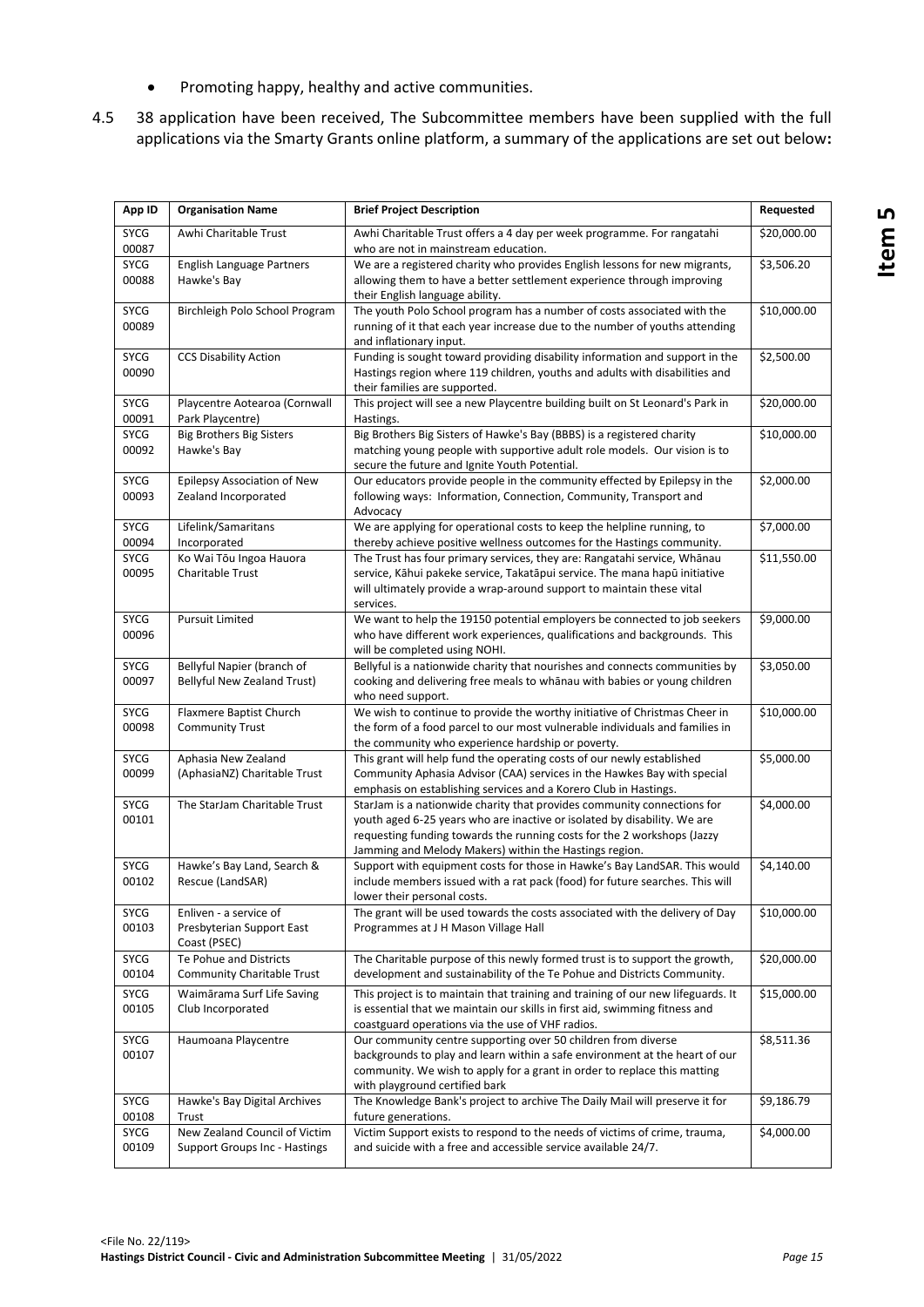| SYCG<br>00110        | Purotu                                                                  | Hine Purotu is an afterschool co-design service which provides young Hine<br>from ages 8-16 with the tools and environments to stand confidently purotu<br>in their identity.                                                                                                                     | \$20,000.00             |
|----------------------|-------------------------------------------------------------------------|---------------------------------------------------------------------------------------------------------------------------------------------------------------------------------------------------------------------------------------------------------------------------------------------------|-------------------------|
| SYCG<br>00111        | <b>Fantail Ministries</b>                                               | An educational and inspirational television series that is designed to help<br>stop the cycles of anxiety, self-harm, depression and even suicide. Creating<br>additional resources to supplement the mental health sector.                                                                       | \$20,000.00             |
| <b>SYCG</b><br>00112 | Local Spiritual Assembly of the<br>Baha'is of Hastings                  | Junior Youth Empowerment Programme run in weekly groups and 2 night<br>noho every school holidays for 11-15 year olds in Flaxmere, Raureka and<br>Havelock North.                                                                                                                                 | \$6,000.00              |
| <b>SYCG</b><br>00113 | Graeme Dingle Foundation<br>Hawke's Bay                                 | Deliver the Career Navigator Programme. Students benefit from increased<br>self-awareness, mentoring, work readiness skills, life skills, awareness of<br>opportunities and confidence in themselves and the ability to make career<br>decisions.                                                 | \$20,000.00             |
| SYCG<br>00114        | Hawke's Bay Trellis Trust                                               | The Shine Girl programme is a successful emotional resilience and<br>confidence programme run by passionate volunteers in our local schools. We<br>have had excellent success, with students, staff and whanau all grateful for<br>what our teams do.                                             | \$2,650.00              |
| <b>SYCG</b><br>00115 | Kotahi Te Kohao Trust                                                   | Our purpose is to educate Tangata Whenua and Tangata Tiriti that reside<br>within Aotearoa. We wish to partner with Bridge Pa School to deliver<br>Wānanga (Workshops) with all 100 Tamariki. They see our programme as a<br>must have.                                                           | \$12,000.00             |
| <b>SYCG</b><br>00116 | <b>Hearing Association Hastings</b><br><b>Branch</b>                    | Hearing Education Hawke's Bay would to continue providing a free<br>community hearing education programme in ELC's, Kindergartens, schools<br>and Tertiary education centres.                                                                                                                     | \$12,000.00             |
| SYCG<br>00117        | FOTO IWI Charitable Trust                                               | Working with a group of (up to) 6 rangatahi through connecting with training<br>organisations we will offer a series of workshops providing a range of skill<br>based learning around digital media.                                                                                              | \$3,650.00              |
| <b>SYCG</b><br>00118 | Wellness Riders Ltd                                                     | Wellness Riders is a youth orientated skateboarding school which focuses on<br>getting more girls on boards for their mental and physical well-being. Boys<br>are welcome to join our sessions also.                                                                                              | \$18,313.00             |
| <b>SYCG</b><br>00119 | Dementia Hawke's Bay                                                    | Dementia Hawke's Bay Charitable Trust (DHBCT) is a registered charitable<br>trust, which operates solely in Hawke's Bay. Our purpose is to inspire and<br>empower our community to live well with dementia.                                                                                       | \$7,500.00              |
| <b>SYCG</b><br>00120 | <b>Napier Family Centre</b><br>Incorporated                             | We provide community social service delivery to HDC residents in the key<br>areas of counselling, family social work support, family education, early<br>childhood education and care, and specialist areas of financial capability.                                                              | \$15,000.00             |
| <b>SYCG</b><br>00121 | HB Lead Kahungunu Poitukohu<br>incorporated                             | We are a kaupapa Māori leadership basketball program, which is inclusive to<br>all rangatahi also affiliated with basketball Hawke's Bay and Steven Adams<br>brand.                                                                                                                               | \$20,000.00             |
| <b>SYCG</b><br>00122 | <b>Brain Injury Association HB</b>                                      | My life on Canvas would give people who live with an acquired brain injury<br>the opportunity to engage in a weekly art activity group throughout the year<br>in order to exhibit their art at the Our Story Art Exhibition in March.                                                             | \$20,000.00             |
| <b>SYCG</b><br>00123 | Hawke's Bay Justice of the<br>Peace Association                         | On-going professional development is vital to ensure that Justices are kept<br>up to date and able to handle increasingly complex and varied tasks.                                                                                                                                               | \$3,450.00              |
| SYCG<br>00124        | Prima Volta Charitable Trust                                            | Our goal is to build on the successful social, economic and wellbeing<br>outcomes of our programmes and focus on the sustainability and greater<br>scale of our reach.                                                                                                                            | $\overline{$}20,000.00$ |
| SYCG<br>00125        | Age Concern Hawke's Bay Inc.                                            | Our Community Support focuses on ensuring that people are engaged with<br>their community, are informed and empowered to make decisions. This is<br>achieved by providing access to information, advice, and navigational<br>support to access health, social, transport and housing help.        | \$15,440.00             |
| SYCG<br>00126        | The Young Men's Christian<br>Association Of Hawke's Bay<br>Incorporated | Raise Up is a youth led youth development programme which has been<br>running successfully across Auckland for 20 years. It is a leadership<br>programme built around mentoring young people and building opportunities<br>and life skills through event management and supporting the community. | \$20,000.00             |
|                      |                                                                         | <b>Total Request</b>                                                                                                                                                                                                                                                                              | \$424,447.35            |
|                      |                                                                         | <b>Total Budget</b>                                                                                                                                                                                                                                                                               | \$245,000.00            |
|                      |                                                                         | Difference                                                                                                                                                                                                                                                                                        | $-179,447.35$           |

# **5.0 Options** *– Ngā Kōwhiringa*

Option One - Recommended Option - Te Kōwhiringa Tuatahi – Te Kōwhiringa Tūtohunga

5.1 The Civic and Administration Subcommittee review the applications for the 2022 contestable funding round, consider the officer comments and applicant presentations against the criteria and allocate the whole of the grant funding within the 2022 budget allocation of \$245,000.00.

**Item 5**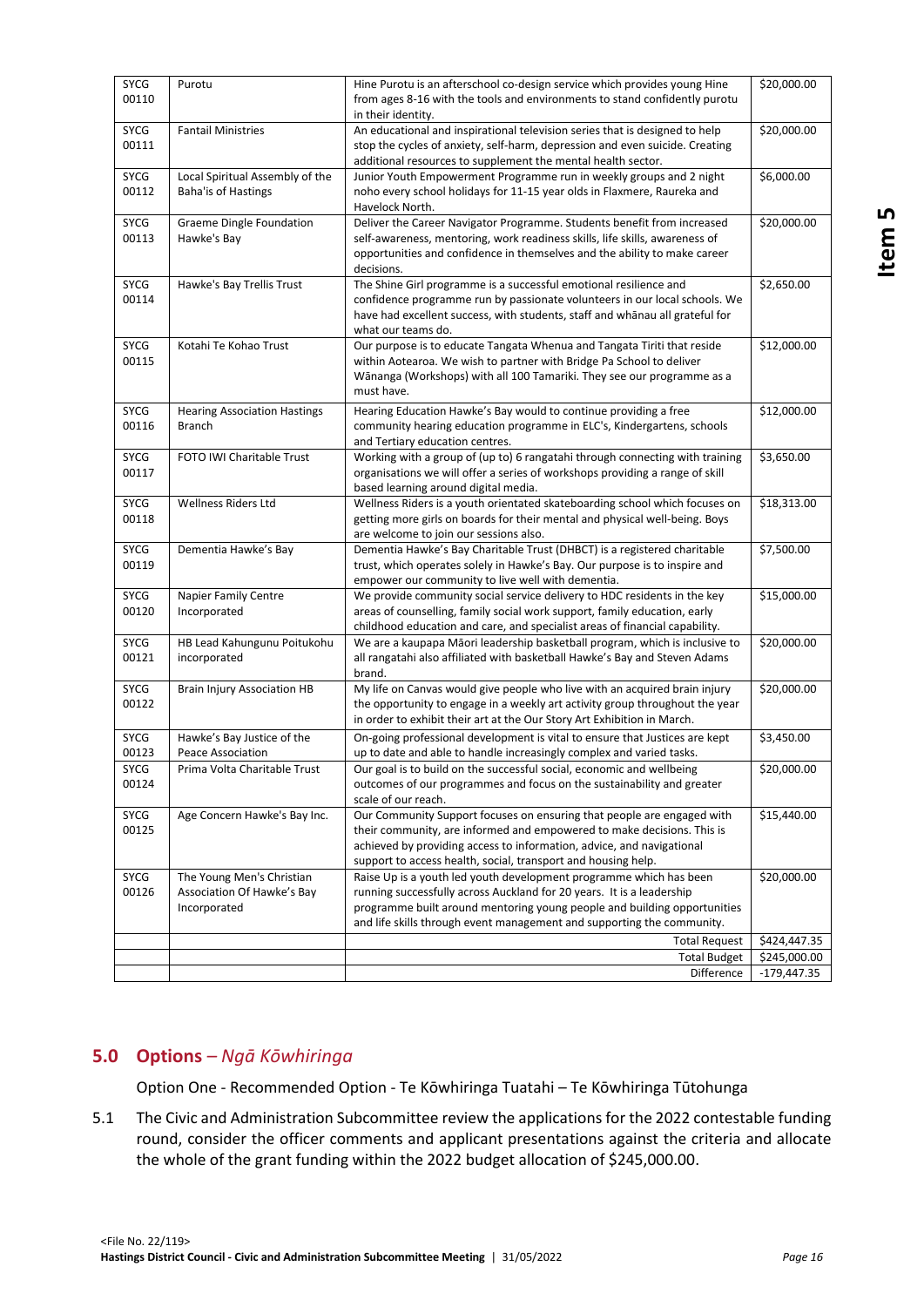Option Two – Status Quo - Te Kōwhiringa Tuarua – Te Āhuatanga o nāianei

5.2 The Civic and Administration Subcommittee review the applications for the 2022 contestable funding round, consider the officer comments and applicant presentations against the criteria, and do not allocate the whole of the grant funding within the 2022 budget allocation of \$245,000.00.

# **6.0 Next steps** *– Te Anga Whakamua*

- 6.1 Successful organisations are provided with a Funding Agreement and, if required assigned a Council officer (relationship manager) to work with them to achieve agreed outcomes for the grant awarded.
- 6.2 Grants are for one year only and available from 1 July 2022.

# **Attachments:**

1 Single Year Community Grants 2022-2023 Applications *Confidential in accordance with Section 7 (2) (a),Section 7 (2) (b) (ii) of the Local Government Official Information and Meetings Act 1987* CG-16-14-00330 Under Separate Cover

# **Summary of Considerations** *- He Whakarāpopoto Whakaarohanga*

# **Fit with purpose of Local Government** *- E noho hāngai pū ai ki te Rangatōpū-ā-Rohe*

The Council is required to give effect to the purpose of local government as set out in section 10 of the Local Government Act 2002. That purpose is to enable democratic local decision-making and action by (and on behalf of) communities, and to promote the social, economic, environmental, and cultural wellbeing of communities in the present and for the future.

[Link to the Council's Community Outcomes](//hdcfp1/data/Infocouncil/Templates/councils-community-outcomes.pdf) *– Ngā Hononga ki Ngā Putanga ā-Hapori*

This decision contributes to the purpose of local government by primarily promoting social wellbeing and more specifically through the Council's strategic objective of Council working with others to reduce levels of social disadvantage and income gaps in our community.

# **Māori Impact Statement** *- Te Tauākī Kaupapa Māori*

No known impacts for Tangata Whenua:

# **Sustainability** *- Te Toitūtanga*

No known impacts for sustainability:

# **Financial considerations** *- Ngā Whakaarohanga Ahumoni*

There is an annual allocated budget for Community Grants of \$245,000:

**Significance and Engagement** *- Te Hiranga me te Tūhonotanga*